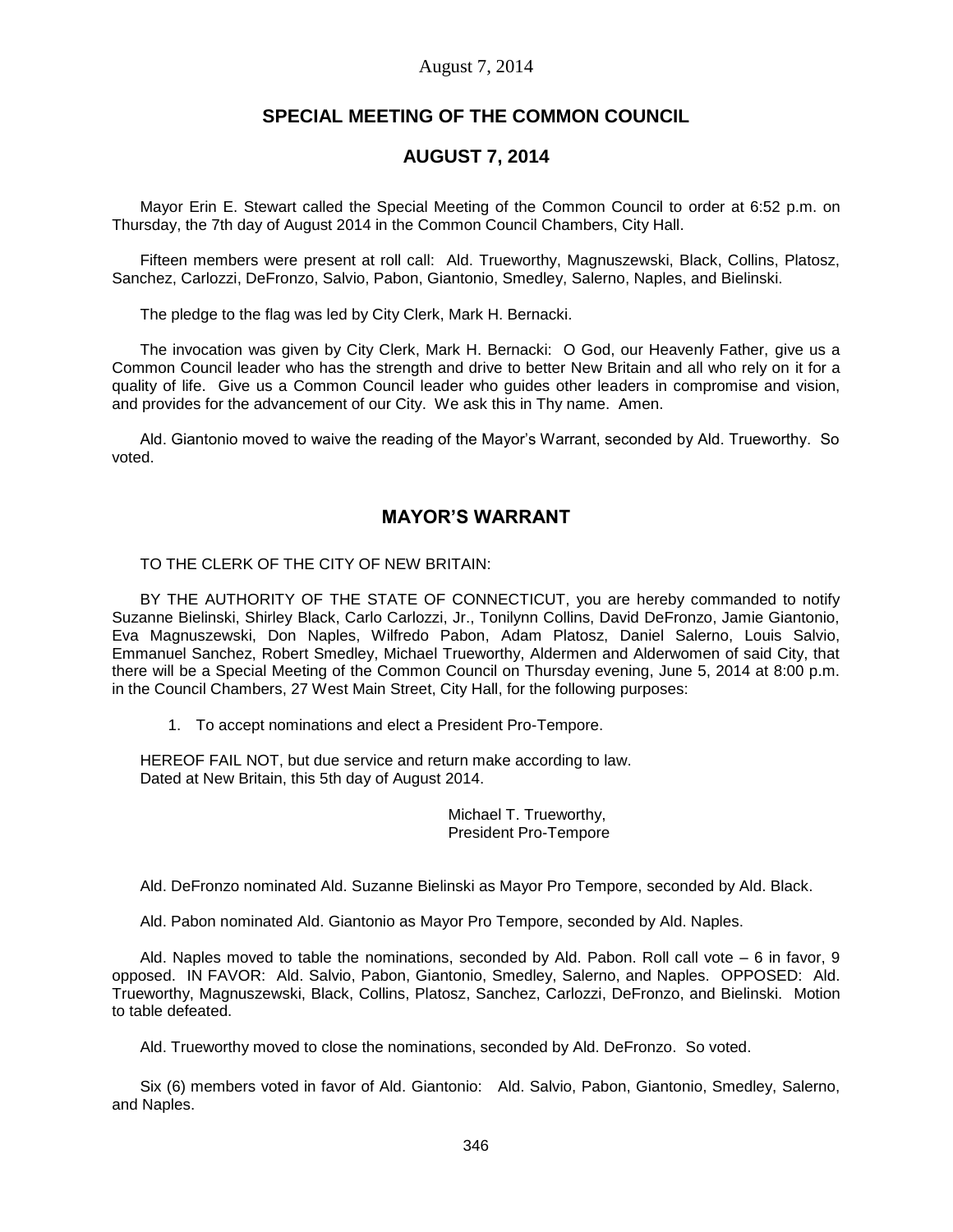### August 7, 2014

Nine (9) members voted in favor of Ald. Bielinski: Ald. Trueworthy, Magnuszewski, Black, Collins, Platosz, Sanchez, Carlozzi, DeFronzo, and Bielinski.

City Clerk, Mark H. Bernacki administered the oath to Mayor Pro Tempore Suzanne Bielinski.

Ald. Bielinski announced the Democratic Caucus' selection of Ald. Tonilynn Collins as Majority Leader.

Ald. Giantonio moved to adjourn, seconded by Ald. Trueworthy. So voted. Meeting adjourned at 7:04 p.m.

ATTEST: Mark H. Bernacki, City Clerk